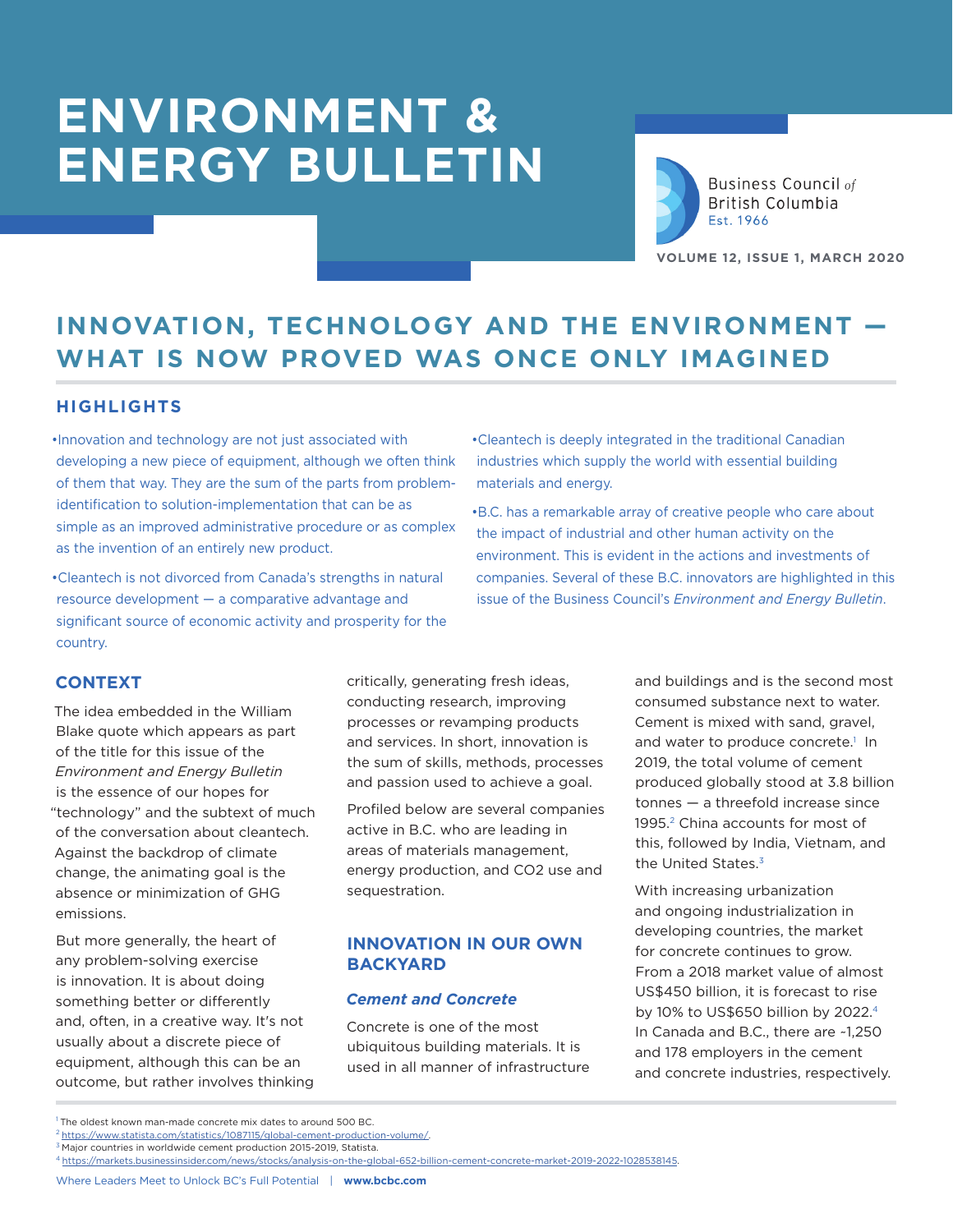Total GDP in the cement/concrete sector is in the range of \$4 billion for Canada and ~\$400m for B.C.<sup>5</sup>

As a building material, cement is greenhouse gas (GHG) intensive. GHGs are generated from calcination, when calcium carbonate is heated and broken down to calcium oxide, thus-releasing CO2. GHGs also come from the use of fossil fuels in the transformation process.<sup>6</sup> Additional GHGs are produced from the transportation supply chain getting products to market. Cement manufacturing is responsible for between 5% and 8% of global GHG emissions.

For B.C., cement and lime production represent about 2% of the province's total GHG emissions. This does not capture the secondary uses of products made of concrete. Reducing GHGs associated with the production and use of this major building material is an important goal.

*LEHIGH* **HEIDELBERG**CEMENT Group



B.C.'s two main cement manufacturers are Lafarge Canada and Lehigh Cement.<sup>7</sup> Both would like to see the full adoption of lowercarbon concrete using Portland Limestone Cement (PLC).<sup>8</sup> PLC generates up to 10% less CO2.



Still another B.C. company, CarbonCure.<sup>9</sup>

can sequester CO2 by injecting it, in



#### FIGURE 1: **2019 GLOBAL CEMENT PRODUCTION (TONNES) 2019**

liquid form, into the mixing process. The resulting CO2 is chemically converted to a mineral, resulting in the use of less cement powder, a stronger final concrete product, reduced GHGs, and lower costs. While the quantum of CO2 captured is relatively small, this CarbonCure retrofit technology has the potential to sequester 2 million kg of CO2 from concrete produced annually in B.C. If adopted elsewhere, the technology would pave the way for much bigger GHG reduction: a quadruple word score and win for the B.C. economy and the world environment. We should be using our own innovative technologies and processes.

#### *Aluminium*

Aluminium is another vital building material. The most abundant element in the earth's crust, it is the most widely used nonferrous metal. It is lightweight, 100%-recyclable and is used in innumerable consumer products — including packaging,

cars, energy (both traditional and renewable fuels), construction, transportation, aerospace and defense applications, and much more. In fact, the opportunities for expanded use of aluminium are significant. For example, over its lifetime, every kilogram of aluminium that replaces heavier materials in a car or light truck can save a net 20 kilograms of CO2 emissions.

In 2019, global aluminium production was ~64,000,000 metric tonnes. China accounts for a staggering 60% of the total. North America produces about 6%, with Canada representing the majority (i.e., ~70%) of this and ranking 4th in the world.10 Primary alumina and alumina production and processing amount to 1% of Canadian GDP,<sup>11</sup> although this does not include secondary use of the product in other industries. British Columbia, Ontario and Quebec are the major players in the Canadian sector,<sup>12</sup> with 1 smelter in B.C. and 9 in Quebec.

<sup>5</sup> https://www.ic.gc.ca/app/scr/app/cis/gdp-pid/3273.

 $6$  Cement is manufactured through a closely controlled chemical combination of calcium, silicon, aluminum, iron and other ingredients. These materials are heated at high temperatures and form a rock-like substance later ground into the fine powder commonly referred to as cement.

<sup>7</sup> There are other ready-mix companies who use the product.

<sup>8</sup> http://www.crhcanada.com/innovative-solutions/portland---limestone-cement.

<sup>&</sup>lt;sup>9</sup> https://www.carboncure.com/technology.

<sup>10</sup> https://www.aluminum.org/sites/default/files/CanadaPrimaryProduction062019.pdf, https://www.nrcan.gc.ca/our-natural-resources/minerals-mining/minerals-metals-facts/aluminum-facts/20510#L2, https://www.aluminum.org/sites/default/files/USPrimaryProduction072019.pdf.

<sup>&</sup>lt;sup>11</sup> Statistics Canada, Table: 36-10-0434-03.

<sup>&</sup>lt;sup>12</sup> https://www.ic.gc.ca/app/scr/app/cis/performance/rev/3313.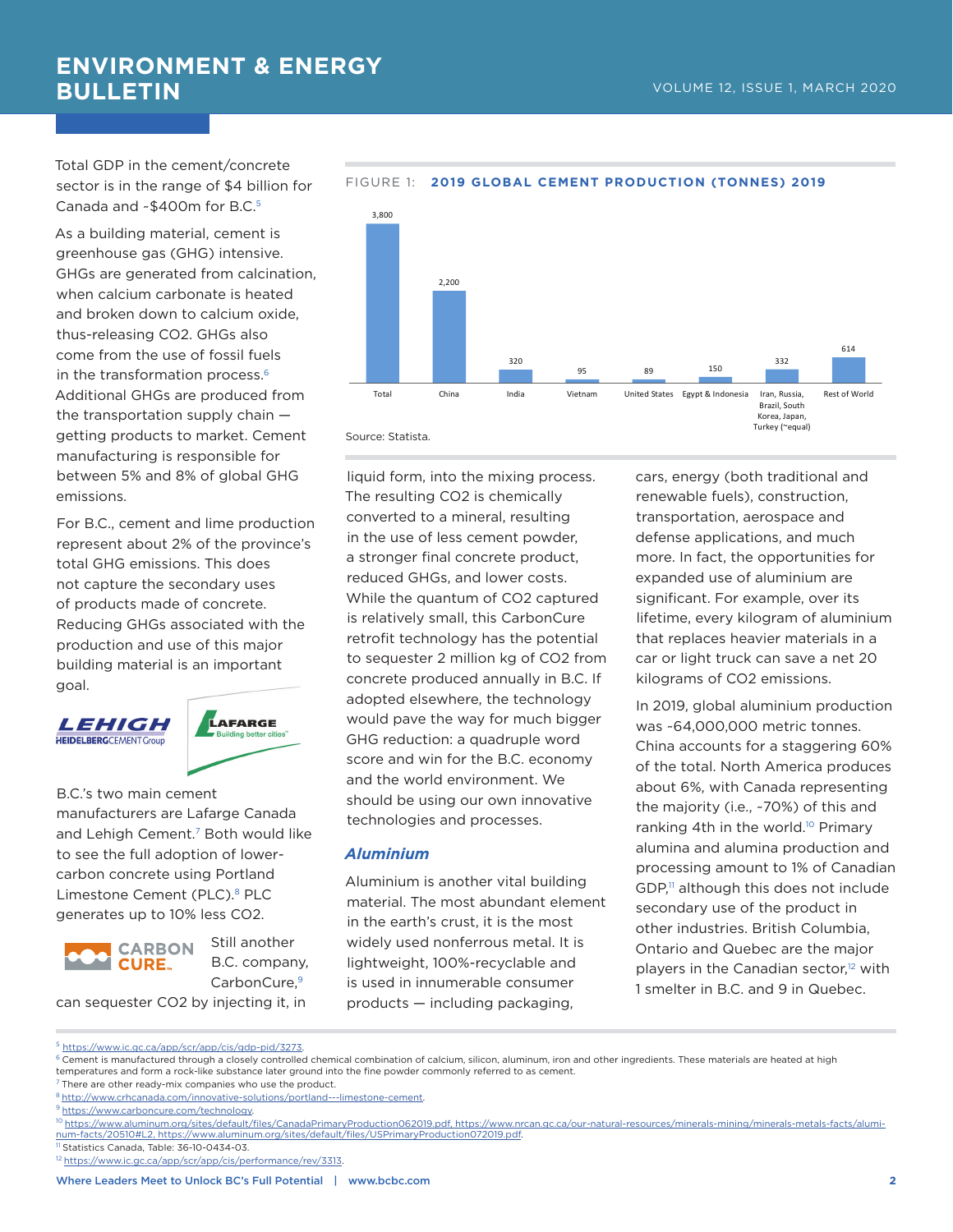Primary aluminium production is an energy-intensive process. It relies on electrolytic cells or pots during the electrolytic reduction of metallurgical alumina (aluminium oxide). Eighty percent of smelting greenhouse gas emissions are electricity-related. Aluminium is responsible for about 1% of global GHG emissions.

In Canada and British Columbia, emissions from this industry are considerably less than in other producing jurisdictions because in Canada zero emission hydroelectricity is the key energy source for the industry. The aluminium industry produces 1% of B.C.'s GHG emissions.

Often ignored by critics of mining is that Canada's smelters are among the most efficient/least GHGintensive aluminium production facilities in the world. This is also why incremental GHG reductions at Canadian smelters are costlier to achieve — these plants are already energy- and GHG-efficient. For example, aluminium produced in the United States and Europe has about double the average GHG content compared to Canadianproduced aluminium. However, given the current GHG accounting system, in 2030 the United States and/or European smelters may be trading aluminium with credits even when their aluminium GHG content is 25% higher than that of Canadian smelters. The perverse result: GHGintensive smelters may displace production from Canada's less-GHG-intensive smelters. This would seem to be an undesirable outcome, both globally and for Canada as an aluminium-producing country.



FIGURE 2: **GLOBAL ALUMINIUM PRODUCTION, 2019** 

### **RioTinto**

As an example of innovation and leadership in B.C. and Canada, in

2019 Rio Tinto's B.C. operation<sup>13</sup> was certified by the Aluminium Stewardship Initiative (ASI)<sup>14</sup> for producing aluminium to the highest international standard using responsible environmental, social and governance practices. The company invested \$6 billion several years ago to modernize its Kitimat smelter, enabling increased production of aluminium with half as much greenhouse gases.

New Canadian aluminium technology<sup>15</sup> could very well lead to GHG-free aluminium — a significant win for Canada if we can only get out of our own way. We usually fail to recognize, promote, foster, and export Canadian creativity and continue to implement regulatory hurdles so onerous that new ideas and the investments to drive them are simply squashed or redirected to other jurisdictions.

#### *Steelmaking and Metallurgical Coal*

Steel is one of the most important modern engineering and construction materials. It is an alloy of iron and carbon and, like other substances, is used in every aspect of our lives from building products, appliances like refrigerators and washing machines, cargo ships, trains, planes and automobiles, surgical scalpels, and renewable energy infrastructure.

Steel is produced in either a blast furnace/basic oxygen furnace (BF-BOF) using iron ore, coal, and recycled steel, or an electric arc furnace (EAF) for recycled steel. Worldwide, 70% of steel is produced with the first method, requiring metallurgical (met)/coking coal as the fuel.

Like other materials, making steel is energy intensive. It takes about 0.6 tonnes (600 kg) of coke to produce 1 tonne (1000 kg) of steel.<sup>16</sup> For context, a typical wind turbine uses 185 tonnes of steel and 100 tonnes of coking coal.

<sup>13</sup> https://www.riotinto.com/Operations/canada/bc-works.

<sup>&</sup>lt;sup>14</sup> https://aluminium-stewardship.org/asi-standards/chain-of-custody-standard/.

<sup>&</sup>lt;sup>15</sup> https://www.elysis.com/en.

<sup>16</sup> https://www.worldcoal.org/coal/uses-coal/how-steel-produced.

Where Leaders Meet to Unlock BC's Full Potential | www.bcbc.com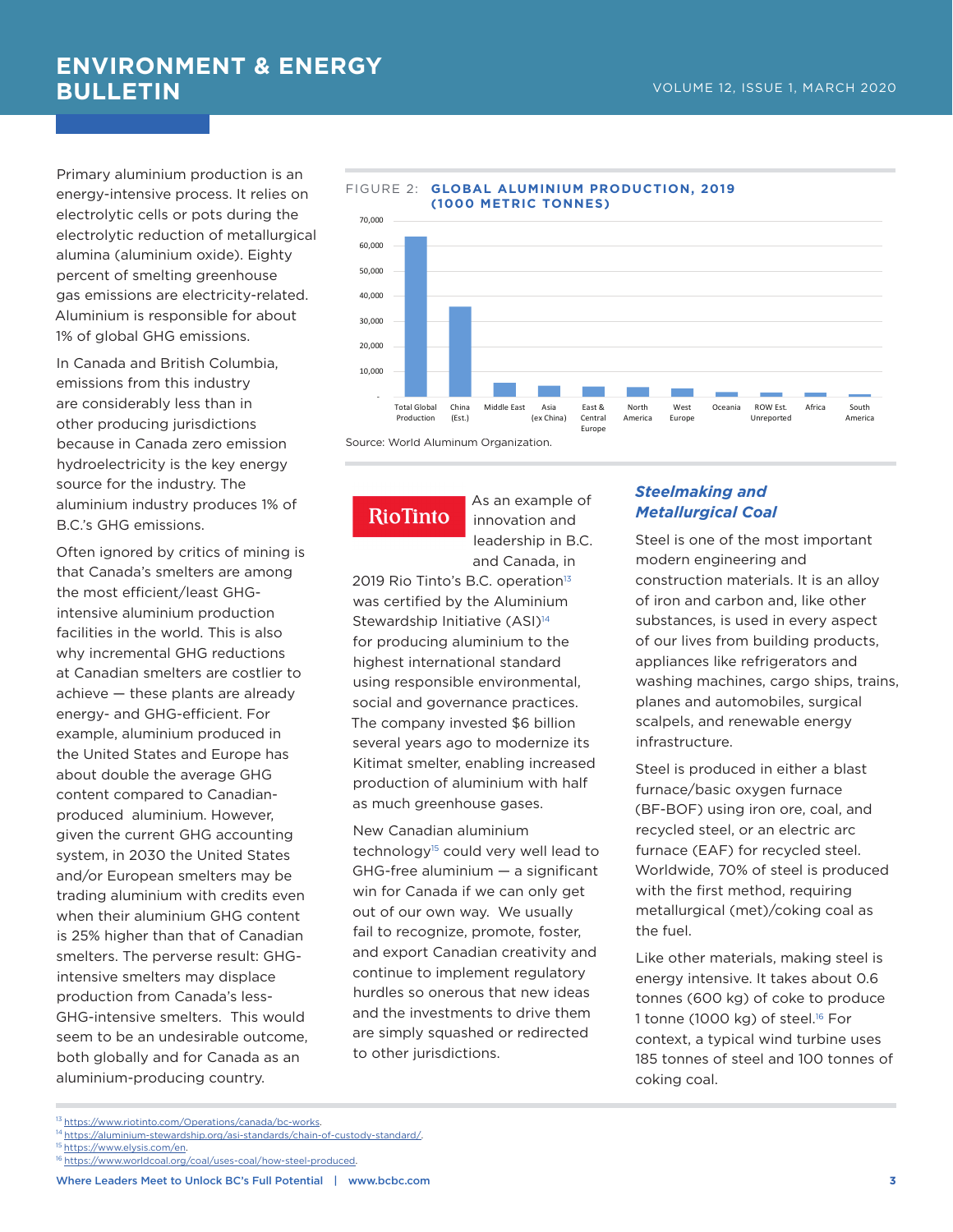Globally there has been a 9-fold increase in steel production since 1950, from 189 million tonnes to 1,808 tonnes. Canada ranks 18th as a producer, manufacturing 13 million tonnes in 2018. China dwarfs all others at 928 million tonnes, or 51% of global crude steel production and 49% of global steel use. Canadian metallurgical coal is highly soughtafter for smelting because of its high quality, low sulfur and ash properties, and high caloric value.

Canada's total coal production runs near 67 million tonnes per year, or 0.87% of global output. Forty-nine percent of this is metallurgical coal, most of which is produced in B.C. Coal is in fact the province's most valuable mined commodity, representing 60% of all mined material in B.C., $17$  supporting  $-26,000$ local jobs in transport, equipment and other related sectors.<sup>18</sup> In 2019, the B.C. metallurgical coal industry generated ~US\$5 billion in revenues and provided ~\$715 million in public revenues for all levels of government.

Teck Resources is the Teck leading participant in the sector and ranks as one of the biggest global mining companies with a head office in B.C.

Coal, in general, is seen as the least favourite of all fossil fuels from a GHG perspective. Yet critics often fail to differentiate between coking coal and brown coal used for electricity generation — B.C produces essentially none of the latter. Emissions from the B.C. coal sector are in the order of 2% of the

provincial total as of 2017.19 In fact, steel making coal in B.C. is already among the least carbon intensive in the world, with emissions per unit of production less than half of the world-wide industry average.20 In addition, all of Teck's steel-making coal operations are covered by carbon pricing (B.C. has some of the highest carbon prices in the world).<sup>21</sup> At the same time, Teck recently announced a net zero target by 2050<sup>22</sup> and is using a variety of techniques— including creative problem solving, continuous process improvements, and new inventions — to reduce its GHG footprint. Our less carbon-intensive metallurgical coal is a critical part of a global steel market that continues to grow and has environmental attributes which are superior to those of competing jurisdictions. It therefore makes no sense, either for B.C. or for the global environment, to shrink the metallurgical coal industry here and encourage it to grow in other, less environmentally responsible

jurisdictions. Yet that is the path that B.C. currently is taking.

#### *Energy*

Energy use is an inextricable part of human civilization and human advancement. Our fuel is food and our off gases are CO2 and methane. But when we talk about energy in the context of greenhouse gases, we usually mean fossil fuels, their links to economic development, and what this means for the natural environment. This section looks at three energy subsectors and B.C. innovators in refining, electricity, and upstream oil and gas.

#### Refining

Oil fuels the global transport system. At present, there are few substitutes given its much prized flexibility and density. But oil is unusable out of the ground. It must be processed — refined to become the various products that are used in the most ubiquitous machine in the world, the internal combustion

#### FIGURE 3: **STEEL-MAKING COAL PRODUCED, B.C. AND GLOBAL AVERAGE COMPARED (CO2e GRAMS)**



<sup>17</sup> British Columbia Geological Survey Ministry of Energy, Mines and Petroleum Resources, BCGS\_IC2020-02 Circular.

 $19\overline{60\%}$  of 469 kt (mining) + 891 kt fugitive emissions.

<sup>&</sup>lt;sup>18</sup> https://www.ic.gc.ca/app/scr/app/cis/businesses-entreprises/2121.

<sup>&</sup>lt;sup>20</sup> International Council of Mining and Metals (https://www.icmm.com/).

<sup>21</sup> https://bcbc.com/dist/assets/publications/b-c-s-current-carbon-pricing-system-neither-efficient-nor-fair-for-business/EEBv11n2.pdf, https://bcbc.com/insights-and-opinions/b-c-scarbon-tax-an-update.

<sup>22</sup> https://www.teck.com/responsibility/approach-to-responsibility/sustainability-report/material-topics/energy-&-climate-change/.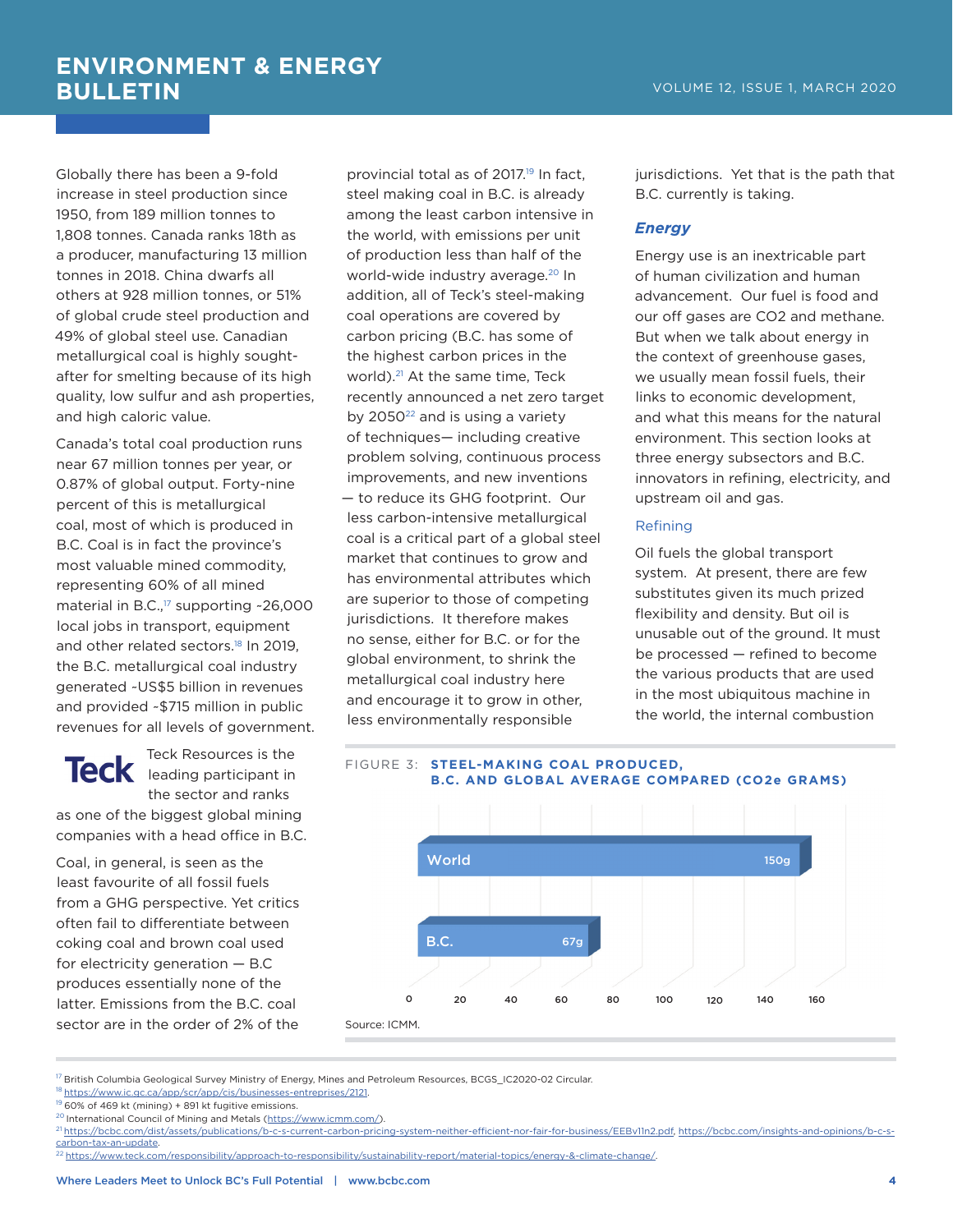engine (ICE) that is integral to planes, trains, automobiles, ships, and even space travel. Other oil products include home heating oil, lubricants, road asphalt, and petrochemical feedstocks which are transformed into various everyday consumer products.

Canada has 16 petroleum refineries. The country is also home to 78 fuel distribution terminals, 12,000 retail and commercial sites and more than 117,000 employees who produce an annual \$10.2 billion in GDP. B.C has two refineries producing 67,000 barrels per day, or ~30% of the province's daily demand of 232,000 barrels per day. Parkland's refinery in Burnaby supplies 25% of the province's transportation fuel and 30% of YVR's jet fuel. Tidewater Midstream in Prince George is the second, smaller facility.<sup>23</sup>

Globally, oil is used primarily in the transportation sector and represents about 1/3 of total final energy consumption and a similar share of world-wide GHG emissions;<sup>24</sup> in B.C., the latter figure rises to 40% of emissions — the province's largest cumulative source.<sup>25</sup> As such, and regardless of progress on electric vehicle adoption, finding highly dense, portable substitute fuels is essential to reducing the province's GHG footprint over time.In this field, another B.C. company,



Parkland, is leading the way.

The firm is producing low-carbon fuels through a method called coprocessing. Co-processing involves

combining traditional crude oil with renewable feedstock, such as canola and tallow (and in the future, possibly forest residuals, wastewater biomass and carbon capture liquids). The outcome is the recycling of waste products to produce lower carbon intensity transportation fuel in a form indistinguishable at the gas pump from regular gasoline. And since there is no need for new internal combustion engine design or fleet requirements, considerable savings for consumers and businesses alike. While this will entail some modifications of refining infrastructure, it does not necessitate a wholesale rebuilding of the existing refining facilities. Full scale production, distribution, and use of lower carbon fuels is the aspiration. B.C. is leading by example and making old new through creative problem solving — innovation in the true sense of the word.

#### **Electricity**

The B.C. electricity system is the envy of the world — and Canada as a country is not that far behind. Electrification is seen by many experts as the most important global solution to GHG emissions. There are many benefits and challenges to achieving this, as we discussed in previous issue of this newsletter.26

If only we had a sun on earth, a.k.a. a fusion reactor. This would provide a big bang solution to at least part of the problem of climate change.

Fusion is the dominant reaction in the observable universe. Experimentation with the concept of fusion began in the 1950s.

**Fusion** is the energy source of the sun and stars. In the tremendous heat and gravity at the core of these stellar bodies, hydrogen nuclei collide, fuse into heavier helium atoms and release tremendous amounts of energy in the process.

Twentieth-century fusion science identified the most efficient fusion reaction in the laboratory setting to be the reaction between two hydrogen isotopes, deuterium (D) and tritium (T). The DT fusion reaction produces the highest energy gain at the "lowest" temperatures.

Three conditions must be fulfilled to achieve fusion in a laboratory: very high temperature (on the order of 150,000,000° Celsius); sufficient plasma particle density (to increase the likelihood that collisions do occur); and sufficient confinement time (to hold the plasma, which has a propensity to expand, within a defined volume).

At extreme temperatures, electrons are separated from nuclei and a gas becomes a plasma—often referred to as the fourth state of matter. Fusion plasmas provide the environment in which light elements can fuse and yield energy.

*Source: ITER.*

From an electricity generation perspective, this is the true holy grail — especially given the spatial requirements and intermittency of small-scale renewables. If it existed today it might be possible to quickly replace coal in the power generation system, where it continues to occupy a major position and is the main contributor to GHG emissions.27 If adopted widely, fusion would be a true disrupter technology — and the world needs breakthroughs in technologies that will allow us to supply the power grid with clean energy even during windless days, cloudy weather, and nighttime.

<sup>23</sup> https://www.canadianfuels.ca/.

<sup>24</sup> World Energy Outlook 2019.

<sup>25</sup> https://bcbc.com/reports-and-research/are-electric-vehicles-really-the-answer.

<sup>&</sup>lt;sup>26</sup> https://bcbc.com/dist/assets/publications/hail-electricity/EEBv11n3.pdf.

<sup>27</sup> World Energy Outlook 2019.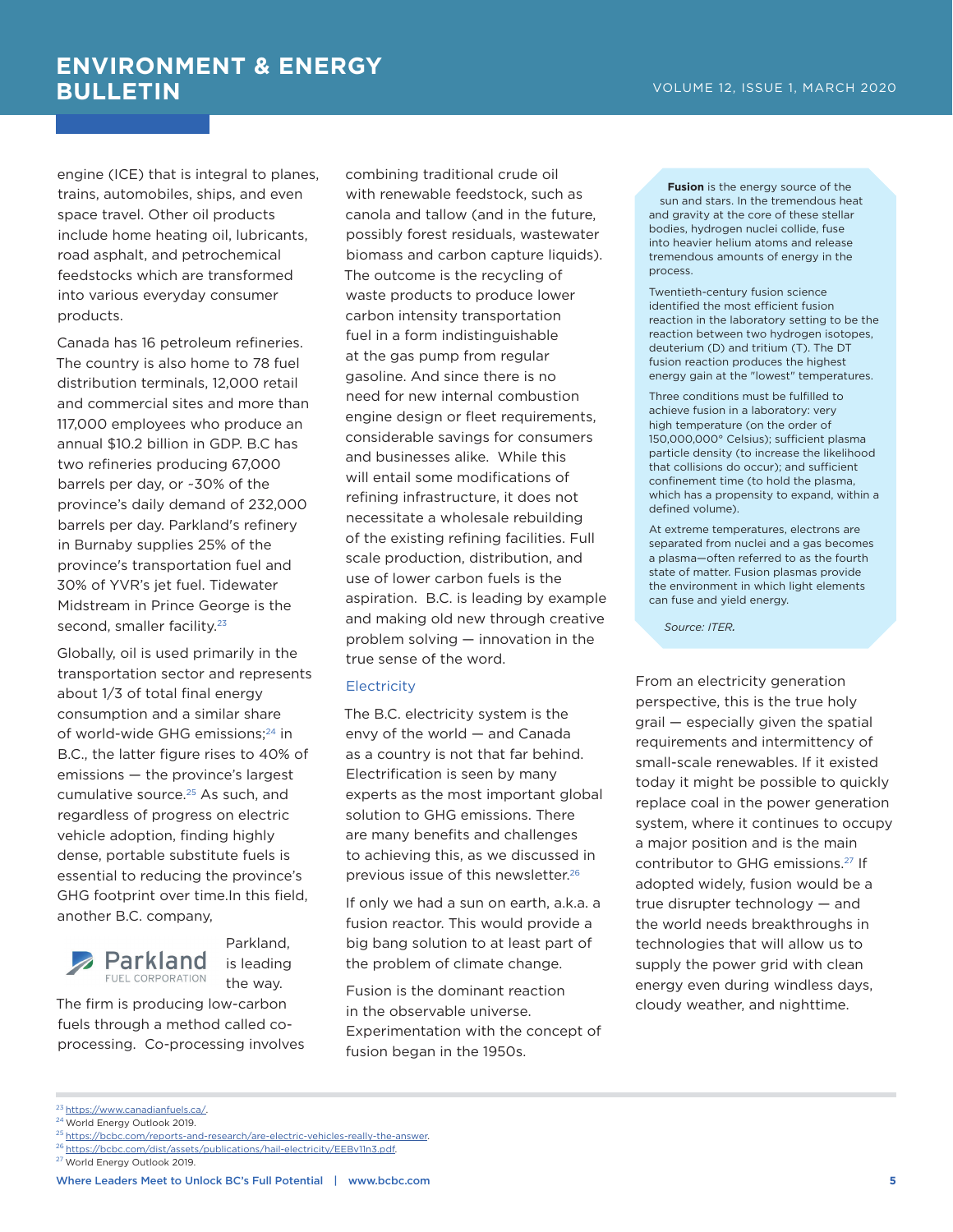#### aeneralfusion<sup>®</sup>

General Fusion, a B.C. based company, is

part of the global research and development community in the fusion business. Their focus is different from the ITER tokamak project under construction in the south of France.<sup>28</sup> Its main differentiators are the use of liquid metal to absorb energy from the fusion reaction, the existing steampowered piston technology, and the magnetized plasma, which is a free by-product of the process. Finally, the size. The French project is 500 MW and occupies a 180-hectare site; the General Fusion machine fits nicely inside a large warehouse and could have site specific commercial applications. B.C. clearly has the capacity and the passion to lead in this space. What we need is investment and trust in our creative potential.

#### Natural Gas

Like all materials, natural gas<sup>29</sup> must first be explored for, drilled, gathered, and shipped via pipeline before it can be consumed in residential, commercial, or industrial applications. This adds up to a lot of economic activity for both Canada and B.C., with over 5,500 businesses involved in the national natural gas supply chain making a sizable contribution to Canada's goods sector GDP. Natural gas is also an important component of B.C.'s goods sector GDP contributing in combination with a small amount of oil upwards of

10% of the province's goods GDP in 2018.30

According to the International Energy Agency, natural gas meets 23% of global primary energy demand, a share that rises to 25% in two of the Agency's three scenarios for the future. Canada is the third largest global natural gas producer on a volume basis, behind Russia and Norway. All of Canada's gas production is continental today and is shipped within Canada or the United States.

B.C. and Canada have significant marketable natural gas resources, estimated at about 16 trillion cubic meters (2015), primarily located in northeastern B.C and in Alberta. But like other hydrocarbons, over its life cycle of use natural gas generates GHGs, albeit far less so than coal. This is a prime reason why natural gas is seen as a fuel suitable in bridging to a lower carbon energy future. And it so happens that B.C. natural gas reserves, mostly in the Montney, also have less CO2e per unit of gas. $31$ 

Flaring and methane emissions venting are sources of GHG emissions in the natural gas sector and have attracted lots of attention. Importantly, the oil and gas sector is responsible for 3 of every 4 dollars spent on cleantech research in Canada.



Ovintiv – formerly Encana — is a

leader in the industry in this area.

They have replaced hundreds of gas pneumatic devices with cleaner technologies at well sites and converted the pneumatic driven devices at three compressor stations to clean instrument air instead of methane. They have another five B.C. compressor station retrofits planned in 2020 with instrument air control systems to improve performance and reduce emissions.

In addition, industry (including Ovintiv) is evaluating upstream clean technology development and demonstration focused on eliminating methane emissions at new well sites under normal operating conditions. The majority of Ovintiv's gas processing in the Dawson Creek area is handled by three gas processing plants— Saturn, Sunrise and Tower Plants — that use B.C.'s clean electricity, thus eliminating 860,000 tonnes of CO2e annually — equal to emissions from approximately 184,000 vehicles per year.

Since advances in innovation and technology often show up in the form of better practices rather than new products, Ovintiv examined and then changed how it trucks and ships water and produced liquids throughout most of its Dawson Creek development area by switching to multi-line pipeline networks. The outcome is fewer tailpipe emissions and less road traffic. Another winwin, leading to an appreciable reduction in GHG emissions since 2016.32

<sup>32</sup> https://www.ovintiv.com/environment/.

https://www.iter.org/proj/inafewlines. A Latin term for "the way". A collaboration among 35 nations to build a large tokamak — a magnetic fusion device.

 $^{29}$  Natural Resources Canada: Natural gas is a naturally occurring hydrocarbon. Hydrocarbons are a class of organic compounds consisting of carbon and hydrogen and include crude oil, natural gas and coal. Raw natural gas (before processing) is composed primarily of methane, and may also contain varying amounts of ethane, propane, butane, and pentane (commonly referred to as natural gas liquids [NGLs]). Raw natural gas may also contain non-energy components such as nitrogen, carbon dioxide, hydrogen sulphide and water. Most NGLs, and all the non-energy components, are removed in processing plants before the natural gas is marketable and placed into pipelines.

 $30$  Statistics Canada, Table: 36-10-0434-03. B.C. Goods GDP = \$59,742 million; OG extraction, support and NG distribution = \$6,049 million; 6049/59742 = 10%. The oil and gas sector represent about 21% of total goods producing GDP in Canada. Non-oil sands oil and gas represents about half of this.

<sup>31</sup> LNG Production in British Columbia: Greenhouse Gas Emissions Assessment and Benchmarking, May 2013. https://www2.gov.bc.ca/assets/gov/environment/climate-change/ind/ lng/lng\_production\_in\_british\_columbia\_-\_ghg\_emissions\_assessment\_and\_benchmarking\_-\_may\_2013.pdf.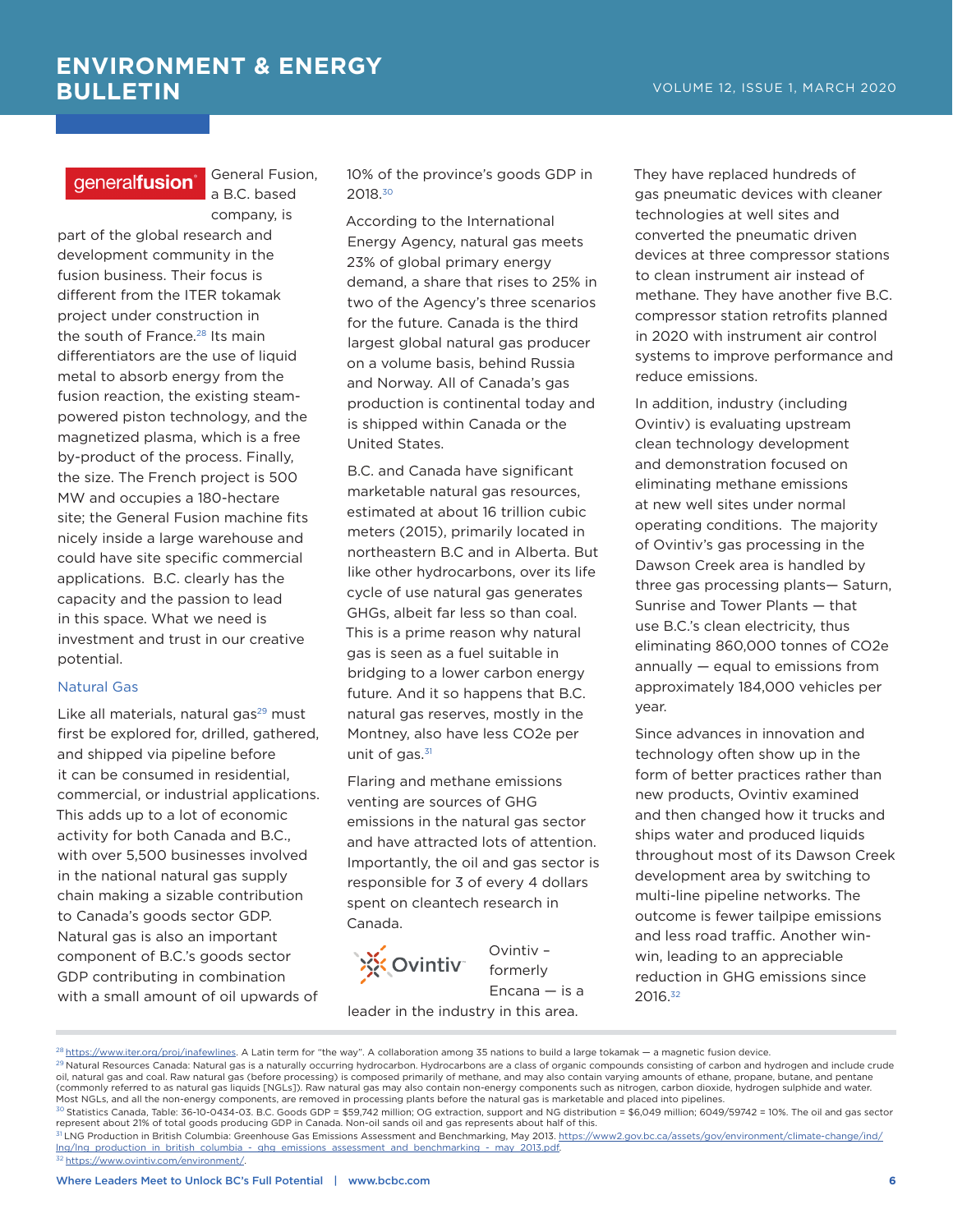The world will continue to need fossil fuels for decades to come to do certain kinds of work. Efforts by companies such as Ovintiv and others who source, process and ship these valuable commodities are important and represent often overlooked innovations.

#### **CARBON CAPTURE AND STORAGE**

Carbon dioxide and other air emissions are by-products of fossil fuel energy use. They are currently accumulating in the global atmosphere. Carbon capture and storage is a GHG emissionsmitigation measure that integrates with B.C.'s energy systems to recycle carbon into other forms of energy or to store it permanently deep underground. Carbon capture is a GHG mitigation option that's gaining favour in a world that's keen to reduce its GHG footprint.

Carbon capture gathers CO2 emissions either before, during, or after combustion and creates either a liquid or solid form for storage or reuse. The technology is not new. The U.S. has transported millions of tonnes of carbon dioxide annually by road tanker, ship and pipelines, primarily for use in oil recovery projects or storage in deep geological formations.

Canada is a CCS leader, with two of four worldwide industrial-scale operating CCS projects at the Saskatchewan Power Boundary Dam facility, capturing 90% of plant CO2 emissions,<sup>33</sup> and the Shell Quest project in Alberta, which stored 4 million tonnes of CO2 in its first



four years of operations.<sup>34</sup> The main challenge with CCS is the cost. In the most recent annual EU report on Implementation of Directive 2009/31/EC on the Geological Storage of Carbon Dioxide, the authors note a "continuous lack of positive assessment for technical and economic feasibility for CCS retrofitting."35 But like fusion, a viable cost effective and scalable CCS option, should one develop, would be a true game changer.



**Capturing** emissions from large

point sources can play a role in reducing industrial emissions. A B.C. company, Carbon Engineering (CE), has a different idea. Its Direct Air Capture (DAC) technology enables CO2 to be pulled directly out of the atmosphere at large scale for permanent sequestration or use in manufacturing fuels and other products. From its pilot facility in Squamish B.C., CE has captured CO2 from the air since 2015 and produced ultra-low carbon synthetic fuels since 2017. Today, CE is proceeding with the engineering of its first commercial facility in partnership with Oxy Low Carbon Ventures, a subsidiary of Occidental.

One of CE's commercial-scale facilities can capture one million tonnes of CO2 per year at a levelized cost of \$94 to \$232 per tonne of CO2 captured.<sup>36</sup> With the transportation sector also demanding increasing quantities of low-carbon and renewable fuels, CE's DAC technology could help address these growing needs. Overall, the technology represents a significant economic opportunity for B.C. and a market-based solution to help put the world on the path to a lower carbon economy. And, in theory, one could even imagine such a facility located beside major congested highways rather than on industrial sites, reminding us of our individual and collection contributions to GHG emissions.

## **Syante**

Still another B.C. firm, Svante, has

a solution that captures carbon from industrial flue gas emissions generated from the production of cement, steel, ammonia, aluminium, methanol and hydrogen. The company is currently testing the technology in B.C. (Lafarge) $37$  and Saskatchewan (Husky Lloydminster).

<sup>&</sup>lt;sup>33</sup> http://www.ccsassociation.org/why-ccs/industry-experience/.

<sup>34</sup> https://www.shell.ca/en\_ca/about-us/projects-and-sites/quest-carbon-capture-and-storage-project.html.

<sup>35</sup> https://ec.europa.eu/clima/sites/clima/files/strategies/progress/docs/com\_2019\_566\_en.pdf.

<sup>36</sup> https://www.cell.com/joule/fulltext/S2542-4351(18)30225-3.

<sup>37</sup> https://svanteinc.com/lafargeholcim-launches-carbon-capture-project-in-canada/.

Where Leaders Meet to Unlock BC's Full Potential | www.bcbc.com